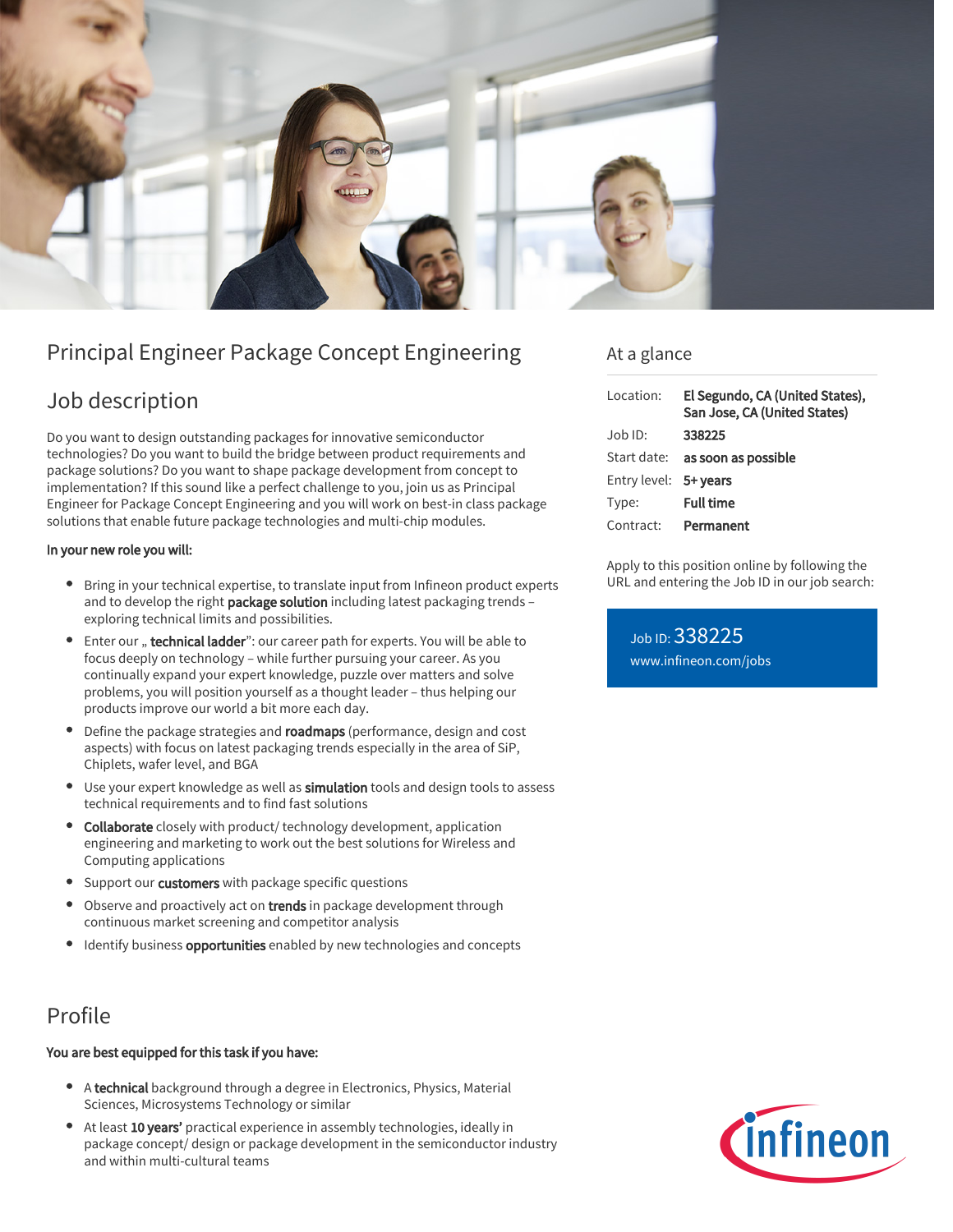- Good experience with typical package design tools (e.g. AutoCAD)
- Good understanding of Wireless and Computing applications
- Very good communication and presentation skills
- A high motivation to expand your scope
- A clear idea of how i **nnovation** contributes to business success.
- Ambitious goals, you **cooperate** across borders, recognize the contribution of others and use the resulting creative potential.
- **Solution**-oriented mindset, open and flexible even when under pressure.
- Fluent in English
- Occasional willingness to travel

– Connected Secure Systems (CSS) delivers security for the connected world –

The Connected Secure Systems (CSS) segment offers comprehensive systems for a secure, networked world with a portfolio built around reliable, trendsetting microcontrollers as well as wireless connectivity and security solutions. Over the past decades, CSS has developed microcontroller, Wi-Fi, Bluetooth and combined connectivity solutions (known as connectivity combos) and hardware-based security technologies. The products are used in a broad range of applications: from consumer electronics, IoT and home appliances to IT equipment, cloud security and networked cars all the way to credit and debit cards, electronic passports and IDs. With its leading technologies in the areas of computing, connectivity and security, CSS makes a decisive contribution to protecting today's and tomorrow's networked systems.

[Click here](https://www.infineon.com/cms/en/careers/working-at-infineon/cssdreamjob/) for more information about working at CSS with interesting employee and management insights and an overview with more #CSSDreamJobs.

## Benefits

- **El Segundo, CA:** Medical, Dental & Vision Plans; Flexible Reimbursement Accounts (FSAs); Industry leading 401k Employer Contribution/Match; Company Performance Bonus; Holiday Pay & Paid Time Off (PTO); Flexible Working Conditions, Part-time Options; Different career paths: Project Management, Technical Ladder, Management & Individual Contributor; Wide range of Training Offers & Career Development Planning; Coaching, Mentoring, Networking Possibilities; International assignments; Basic Life & Dependent Life Insurance; Paid Sick Leave, Accidental Death & Disability Insurance (AD&D); Short-term & Long-term Disability; Employee Assistance Program (EAP); Health Promotion Programs; Reduced Price for Public Transportation
- San Jose, CA: Medical, Dental & Vision Plans; Flexible Reimbursement Accounts (FSAs); Industry leading 401k Employer Contribution/Match; Company Performance Bonus; Holiday Pay & Paid Time Off (PTO); Flexible Working Conditions, Part-time Options; Different career paths: Project Management, Technical Ladder, Management & Individual Contributor; Wide range of Training Offers & Career Development Planning; Coaching, Mentoring, Networking Possibilities; International assignments; Basic Life & Dependent Life Insurance; Paid Sick Leave, Accidental Death & Disability Insurance (AD&D) ; Short-term & Long-term Disability ; Employee Assistance Program (EAP) ; Health Promotion Programs ; Reduced Price for Public Transportation

## Why Us

### Part of your life. Part of tomorrow.

We make life easier, safer and greener – with technology that achieves more, consumes less and is accessible to everyone. Microelectronics from Infineon is the key to a better future. Efficient use of energy, environmentally-friendly mobility and security in a connected world – we solve some of the most critical challenges that our society faces while taking a conscientious approach to the use of natural resources.